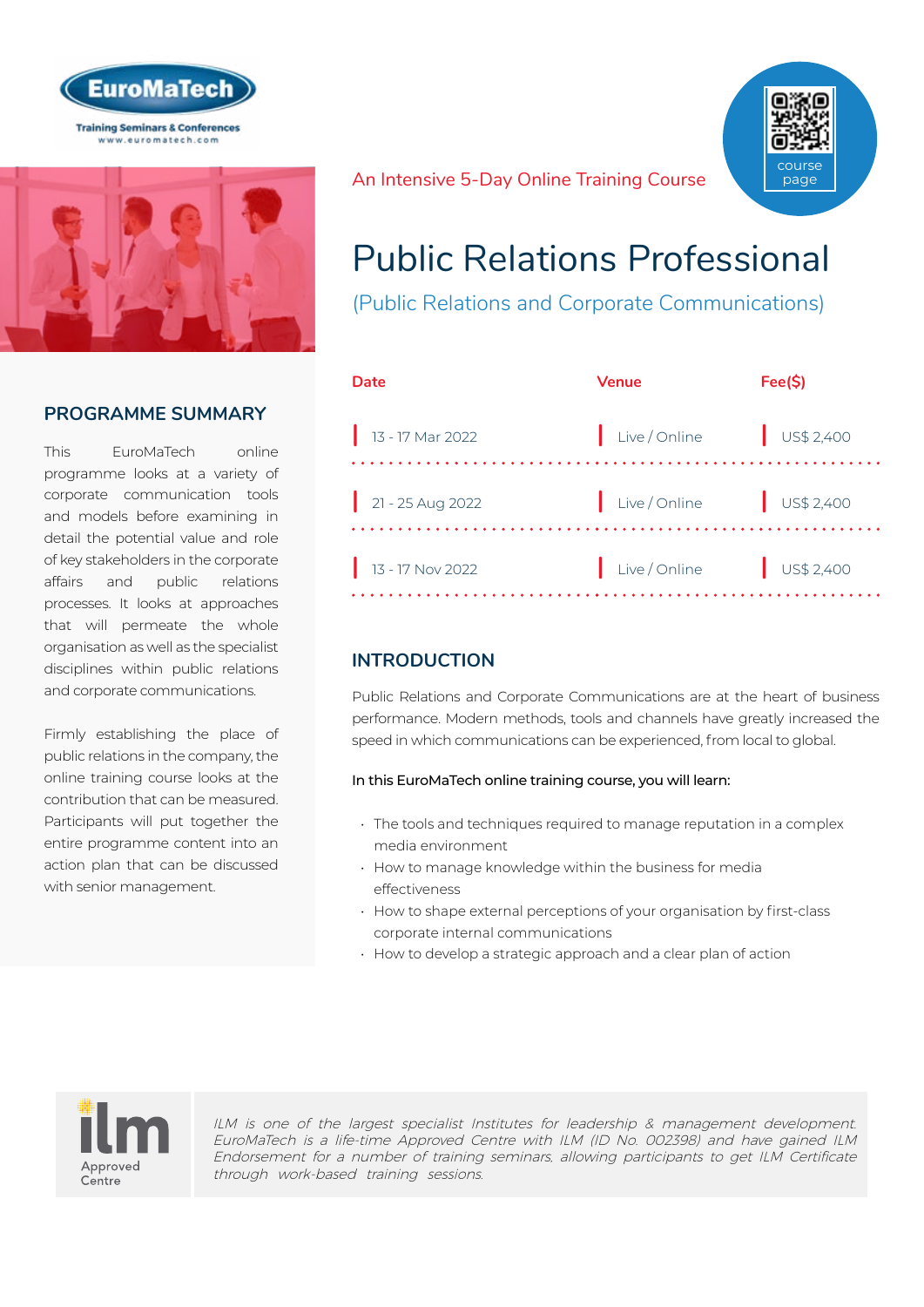### **TRAINING METHODOLOGY**

This online training course is an intensive, updating programme illustrated throughout with practical examples. It concentrates on practitioner skills, tools and techniques for the effective management of these important business functions.

#### **In-house Training**

EuroMaTech is capable of conducting this training programme exclusively for your delegates. Please e-mail us on inhouse@euromatech.ae for further information and/or to receive a comprehensive proposal.

# **EuroMaTech** ars & Co



**Email Address:** info@euromatech.ae

**Website:** www.euromatech.com

#### **WHO SHOULD ATTEND**

- Public Relations professionals
- Other key personnel in the organisation whose work involves contact and interaction with internal / external public
- Also beneficial to personnel professionals who wish to learn how to use communication more effectively – possibly in the areas of personnel, marketing, sales, training and administration

### **PROGRAMME OBJECTIVES**

#### This online training course seeks to support delegates as they:

- Set Corporate Affairs in its strategic anticipatory and effective context
- Develop an understanding of stakeholder programmes for regular, focused communication activities
- Examine the development of Corporate Affairs tools
- Understand how to develop and coordinate strategy, plans and tactics
- Evaluate the use of research

#### Delegates, when they return to their organisation, will be able to:

- Identify the journey from where they are to where they want to be
- Develop programmes for regular and effective relationship building
- Manage reputation locally, nationally and globally
- Measure attitudes and behaviours to prove the benefits for your organisation

### **QUALITY CERTIFICATIONS & ACCREDITATIONS**

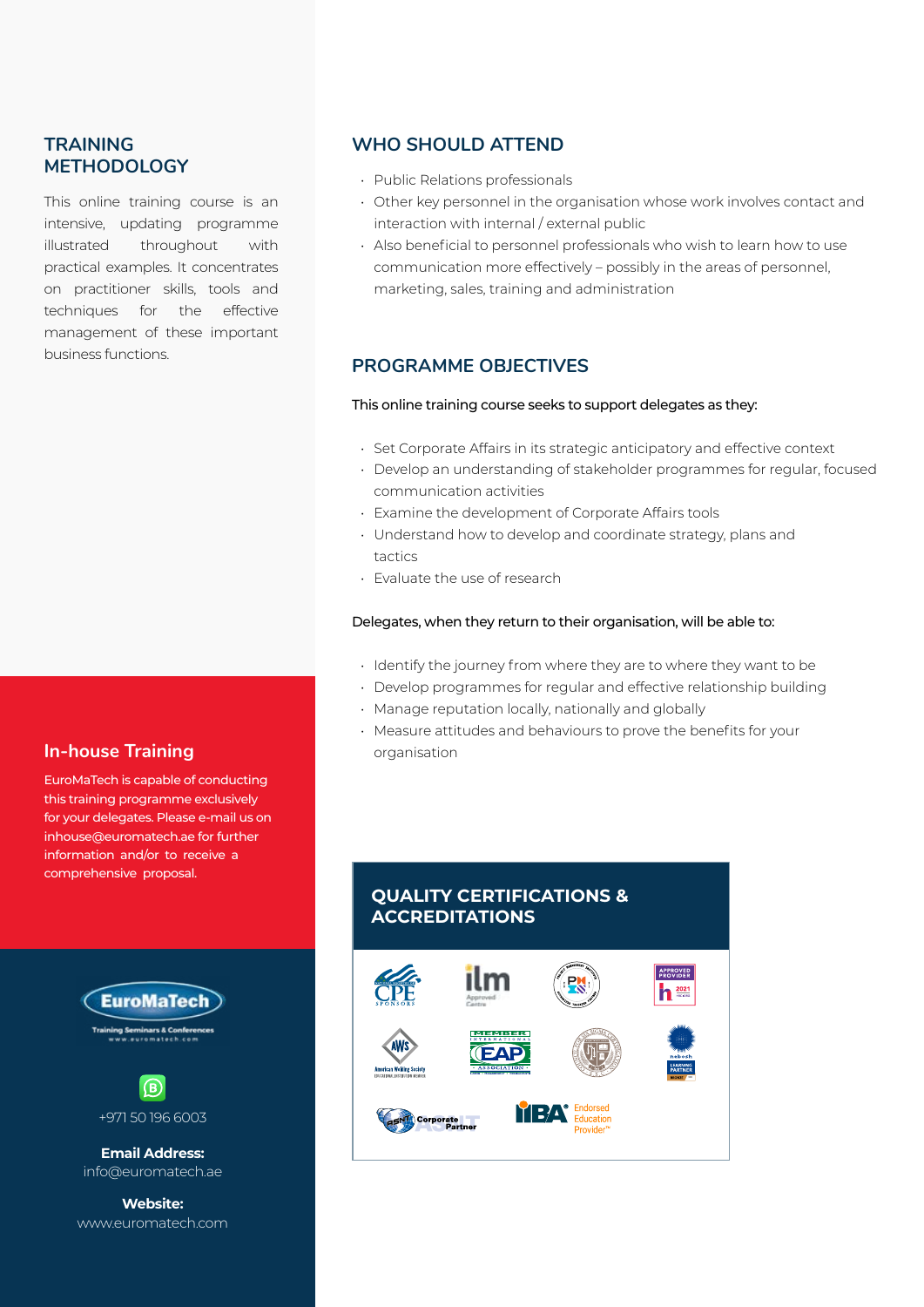# **COURSE OUTLINE**



### **Day 3**

#### Risks & Threats: Their Identification and Management

- Planning for the unexpected
- Using communication activities to manage risk to reputation
- Repairing a damaged reputation
- Identifying opinion formers and influencers
- Engaging with key decision makers
- Principles for building sustainable relationships with decision makers and influencers
- VIP and political contact programmes
- Monitoring political activities

### **Day 1**

#### The Power of Communication

- Welcome and introductions
- Programme overview, design and options
- Opening exercise: goal setting
- The Big Picture: overview and PR strategy
- When Public Relations should be used
- Corporate identity and image: establishing a positive image and identity
- Becoming a neighbour of choice: external reputation management
- Leaders' role in managing communications

### **Day 4**

#### Corporate Communications / PR in the Corporate Mix

- Media Relations best practices
- Effective event management
- Developing a crisis management toolkit
- Hosting VIP visits
- Protocol in practice
- Financial PR activities and roles
- Multinational and global communication challenges

### **Day 2**

#### From the Inside Out: Crafting Consistent Messages

- The expectations of employees and employers
- Understanding audiences: segmenting and prioritising
- Plotting the stakeholder communication journey
- Getting the message out to audiences
- Storytelling: creating an unfolding story people pay attention to
- Empowering employees through social media
- Steps for creating clear content that has impact
- Developing trust and credibility with senior leaders

### **Day 5**

#### Powerful and Persuasive Planning

- 10 stages of PR planning
- Using market research to plan PR activities
- Developing measurable objectives for activities
- Identifying core messages
- Developing practical communication toolkits
- Creating a schedule of PR activities
- Measuring outputs, outcomes and value